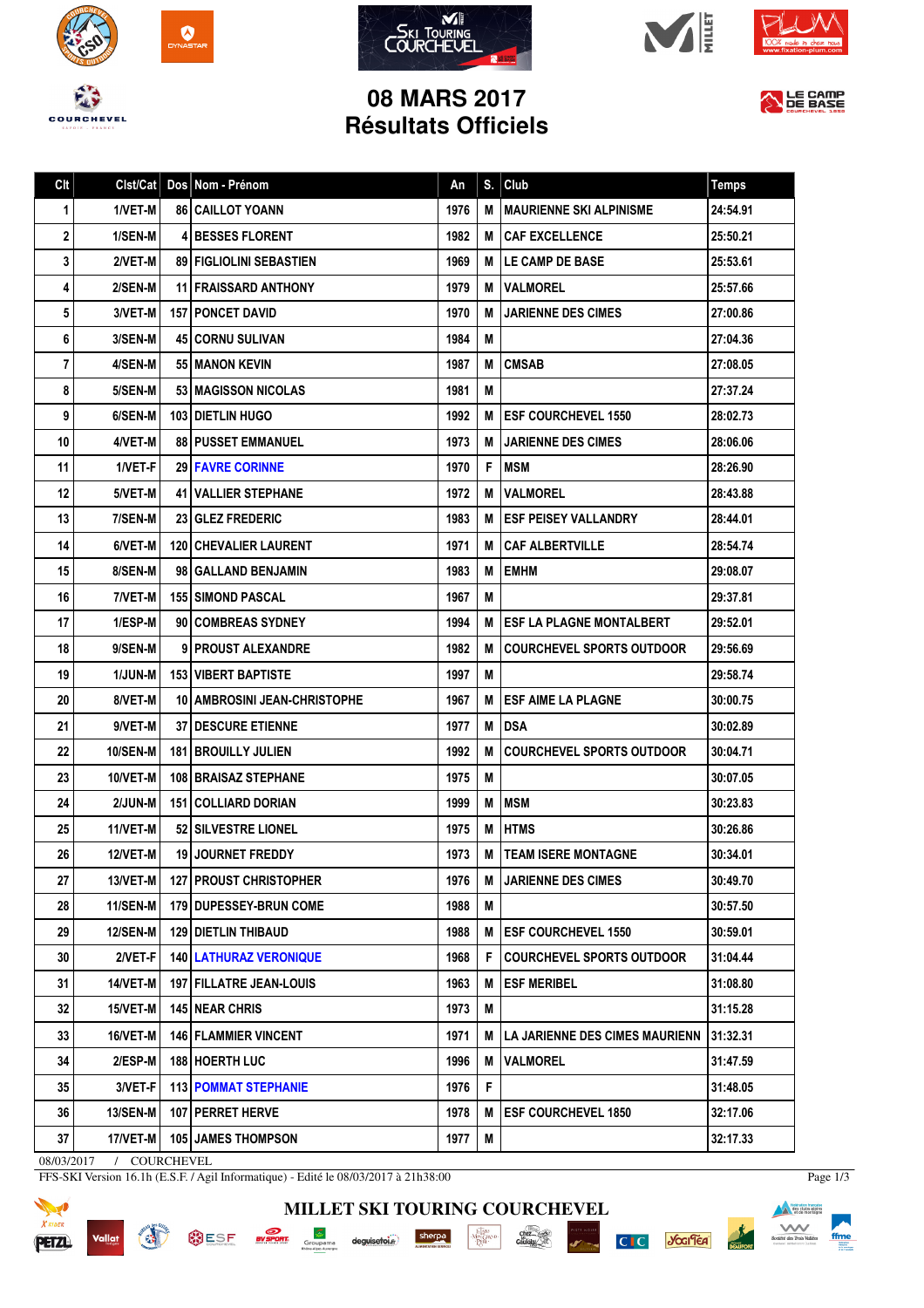| Clt | Clst/Cat        | Dos Nom - Prénom                   | An   | S. | Club                              | <b>Temps</b> |
|-----|-----------------|------------------------------------|------|----|-----------------------------------|--------------|
| 38  | 1/CAD-M         | 148 COLLIARD CEDRIC                | 2000 | M  | <b>IMSM</b>                       | 32:17.87     |
| 39  | 3/ESP-M         | <b>42 MUGNIER CLEMENT</b>          | 1996 | M  | <b>ESF SAINTE FOY</b>             | 32:18.40     |
| 40  | 18/VET-M        | <b>173 I DOMERGUE BERNARD</b>      | 1958 | M  | <b>ESF AIME 2000</b>              | 32:20.08     |
| 41  | 1/SEN-F         | 117 JACQUELIN NOEMIE               | 1991 | F  | <b>CMSAB</b>                      | 32:21.09     |
| 42  | 19/VET-M        | <b>177 CATEAU CHRISTIAN</b>        | 1970 | M  |                                   | 32:26.48     |
| 43  | 20/VET-M        | <b>160 EQUY ARNAUD</b>             | 1968 | M  | <b>TEAM ISERE GRENOBLE</b>        | 32:38.32     |
| 44  | <b>21/VET-M</b> | <b>144 LAMBERT PIERRE</b>          | 1976 | M  |                                   | 32:52.55     |
| 45  | 2/SEN-F         | <b>166 LANOE AURELIA</b>           | 1988 | F  | <b>ESF COURCHEVEL 1550</b>        | 32:52.72     |
| 46  | 14/SEN-M        | <b>185 VERTHIER REMI</b>           | 1985 | M  |                                   | 33:11.60     |
| 47  | <b>22/VET-M</b> | <b>128   MARSHALL KEITH</b>        | 1966 | M  | <b>HERRY BOZ</b>                  | 33:13.43     |
| 48  | 3/JUN-M         | 100 EXPERT JULIAN                  | 1997 | M  |                                   | 33:43.10     |
| 49  | 23/VET-M        | 196   ALLAMANNO WILLIAM            | 1972 | M  | <b>JARIENNE DES CIMES</b>         | 33:47.49     |
| 50  | 15/SEN-M        | <b>172 CONTI GUILLAUME</b>         | 1986 | M  |                                   | 33:55.45     |
| 51  | 4/VET-F         | <b>222 BATCHELOR MELANIE</b>       | 1970 | F  | <b>COURCHEVEL SPORTS OUTDOOR</b>  | 34:09.40     |
| 52  | 4/ESP-M         | <b>198 RAYNAUD ADRIEN</b>          | 1994 | M  |                                   | 34:11.03     |
| 53  | 16/SEN-M        | <b>194 I NOUVEAU MAXIME</b>        | 1990 | M  |                                   | 34:23.70     |
| 54  | 2/CAD-M         | <b>126 ABONDANCE DYLANE</b>        | 2001 | M  | <b>IMSM</b>                       | 34:29.07     |
| 55  | 5/VET-F         | <b>252 DEBONNAIRE STEPHANIE</b>    | 1971 | F  | <b>MSM</b>                        | 35:06.17     |
| 56  | 3/SEN-F         | <b>217 IMAGISSON DIXANDRA</b>      | 1981 | F  |                                   | 35:29.31     |
| 57  | 6/VET-F         | <b>137 SERDA PATRICIA</b>          | 1969 | F  | <b>MSM</b>                        | 35:30.61     |
| 58  | 24/VET-M        | <b>123 PERROTTO THIERRY</b>        | 1973 | M  | <b>CAF VANOISE TARENTAISE</b>     | 35:50.05     |
| 59  | 25/VET-M        | <b>223 HENRAS STEPHANE</b>         | 1967 | M  | <b>ESF COURCHEVEL 1550</b>        | 36:08.99     |
| 60  | 26/VET-M        | <b>122 VIALLY LAURENT</b>          | 1974 | M  | <b>CLUB DES SPORTS COURCHEVEL</b> | 36:14.94     |
| 61  | <b>27/VET-M</b> | 215 PACHOUD ERIC                   | 1963 | M  | <b>ENDURANCE GRIGNON</b>          | 36:47.02     |
| 62  | <b>28/VET-M</b> | <b>134 PINET FREDERIC</b>          | 1977 | M  |                                   | 37:05.19     |
| 63  | 29/VET-M        | 152 BELL JAMES                     | 1961 | M  |                                   | 37:20.42     |
| 64  | $7/VET-F$       | 109 FERRAGU SYLVIE                 | 1968 |    | F   ESF COURCHEVEL 1550           | 37:50.76     |
| 65  | 8/VET-F         | <b>182   GACHET-MAUROZ PASCALE</b> | 1958 | F  | <b>IESF COURCHEVEL 1550</b>       | 38:00.97     |
| 66  | 4/SEN-F         | <b>132 GLEZ VERONIQUE</b>          | 1985 | F  | <b>ESF LES ARCS</b>               | 38:48.59     |
| 67  | 30/VET-M        | <b>245   ALESSANDRIA ANDRE</b>     | 1964 | M  |                                   | 39:16.04     |
| 68  | 5/ESP-M         | <b>167   PERES BASTIEN</b>         | 1994 | M  | <b>ESF CHALMOZEL</b>              | 39:18.81     |
| 69  | 1/BEN-M         | <b>289 LEDUC THEO</b>              | 2005 | M  | <b>CLUB DES SPORTS COURCHEVEL</b> | 39:28.48     |
| 70  | 31/VET-M        | <b>143   MACKAY CHARLES</b>        | 1961 | M  |                                   | 39:39.80     |
| 71  | 32/VET-M        | <b>141 DUPUY JACQUES</b>           | 1959 | M  | <b>ESF COURCHEVEL 1850</b>        | 40:08.29     |
| 72  | 33/VET-M        | 112 PETRESCHI OLIVIER              | 1976 | M  |                                   | 40:13.61     |
| 73  | 17/SEN-M        | <b>168 BUGAND YANNICK</b>          | 1988 | M  |                                   | 40:33.20     |
| 74  | 1/MIN-M         | 270   DAVID MAXIME                 | 2003 | M  | I NAVES SKIS NORDIC               | 40:36.96     |
| 75  | 1/SVET-M        | <b>193 JANNI ROBERT</b>            | 1953 | М  | <b>IESF COURCHEVEL 1550</b>       | 40:51.72     |
| 76  | 9/VET-F         | 249 MC GREE SAM                    | 1970 | F  | <b>COURCHEVEL SPORTS OUTDOOR</b>  | 41:23.49     |
| 77  | 10/VET-F        | <b>228 VIANNEY-LIAND LAURENCE</b>  | 1962 | F  | <b>ESF COURCHEVEL 1550</b>        | 41:36.12     |
| 78  | 34/VET-M        | <b>171   AICH SALEM</b>            | 1965 | M  |                                   | 41:50.27     |
| 79  | 35/VET-M        | 216 BUSTAMANTE MANUEL              | 1964 | M  | <b>ESF COURCHEVEL 1550</b>        | 42:01.93     |

08/03/2017 / COURCHEVEL

FFS-SKI Version 16.1h (E.S.F. / Agil Informatique) - Edité le 08/03/2017 à 21h38:01

Page 2/3